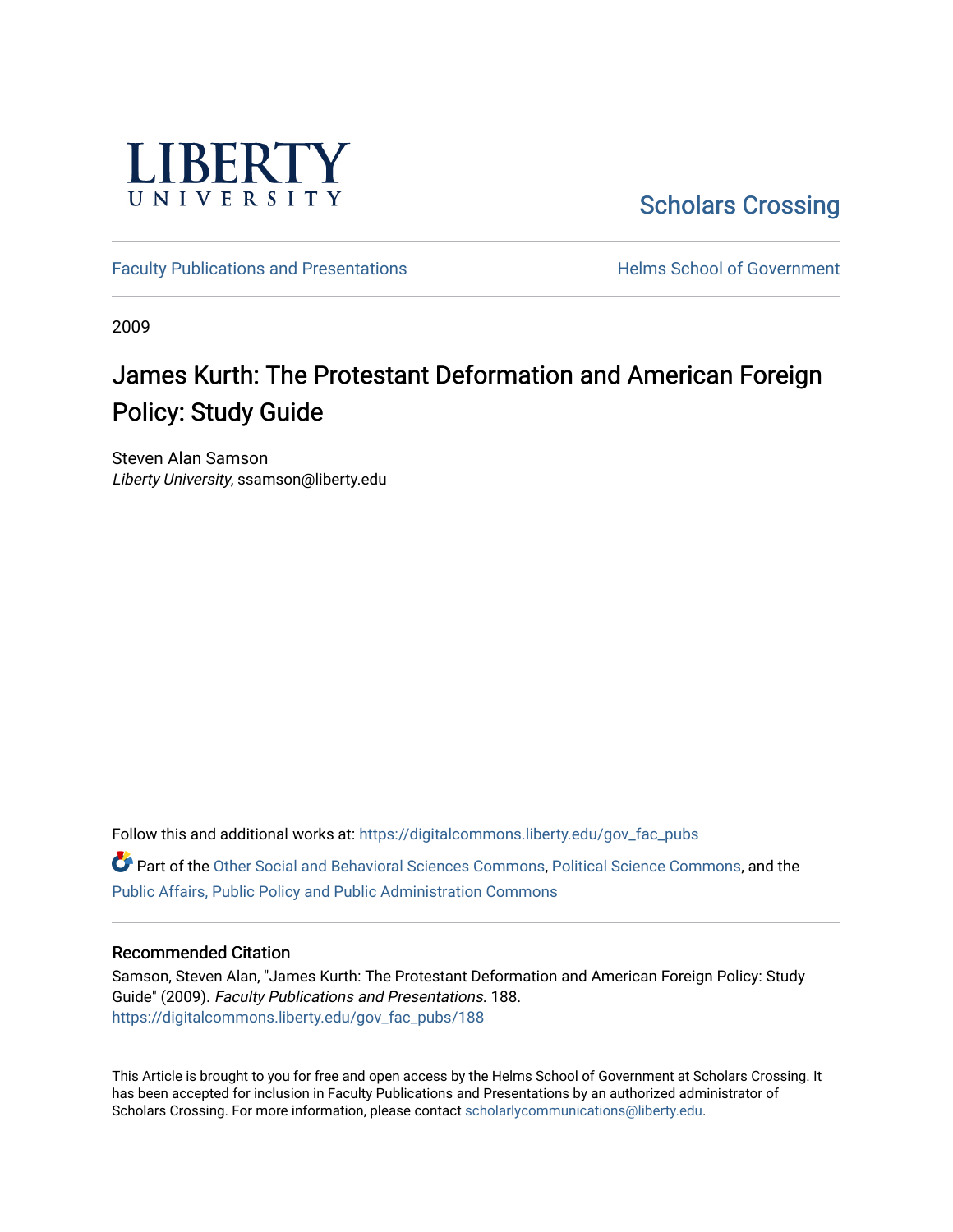## **JAMES KURTH: THE PROTESTANT DEFORMATION AND AMERICAN FOREIGN POLICY: STUDY GUIDE, 2009 Steven Alan Samson**

**http://phillysoc.org/kurth-the-protestant-deformation-and-american-foreign-policy/**

**http://www.freerepublic.com/focus/news/650727/posts**

**A later version published in 2005: http://www.the-american-interest.com/articles/2005/12/1/the-protestant-deformation/**

### **Study Questions**

This talk was given at the Philadelphia Society meeting five months before 9/11. What is revealing is how much of this analysis was underscored by the events that followed and, more recently, intensified with yet another return to the modern American foreign policy default position (the "republic of choice") following the Bush 43 administration's emphasis on the War on Terror.

- 1. What does Kurth mean by **Protestant declension**? The purpose of this essay is to show why "its pervasive sway is generating intense resistance and international conflict."
- 2. **The Protestant Religion and International Politics in European History** What were the **four major movements** that initiated the modern era in the early 16C "within the medieval structure of the Holy Roman Empire?" What were the Wars of Religion? What was the provenance (origin) of the **modern states-system**? The **Habsburg** [from "hawk castle"] family ruled the Empire from the late 13C to the first decade of the 19C when the French emperor Napoleon dissolved it. Charles V, who was also king of Spain, brought it to the apex of its power in the mid-16C. The family continued to rule Austria until the end of WWI. The patriarch of the family remains (2009) Otto von Habsburg, who would have become emperor when his father died in 1922. What did "Europe" become under the **Treaty of Westphalia**? What have been this multipolar system's successor systems?
- 3. What were the two great Protestant naval powers and was their distinctive character? What accounts for the superiority of these small countries? What was **Max Weber**'s thesis about the Protestant ethic? What was distinctive about the two leading Protestant land powers? How did the classical **balance of power** system work? What were the goals and objectives of all of the powers? How did Protestantism effect the colonization of Africa and the creation of the German Empire? How did the alliance of Germany and Austria in 1879 have fateful consequences? Did the United States follow much the same path after it was admitted into the states-system in the late 18C?
- 4. **The Protestant Reformation versus Hierarchy and Community** What was the character of the Protestant protest? What were the features of the "double reformation" the reformers sought? Why did the Protestants emphasize personal "reading of the Holy Scriptures?" What makes Protestantism more unique than other religions? What was the intended (and restricted) effect of the removal of **hierarchy and community**, traditions, and customs?
- 5. **Protestant Churches and Church Governance** With respect to hierarchy and community, Protestant church polities varied in structure from Episcopalian (rule by bishops), Presbyterian (rule by bodies of elders), and Congregational. These correspond in the American constitutional system to the president, senate, and house. The electoral college (similar to that of the Holy Roman Empire and the college of cardinals that elects the popes) may be added. What do all Protestant churches deny both doctrinally and theologically?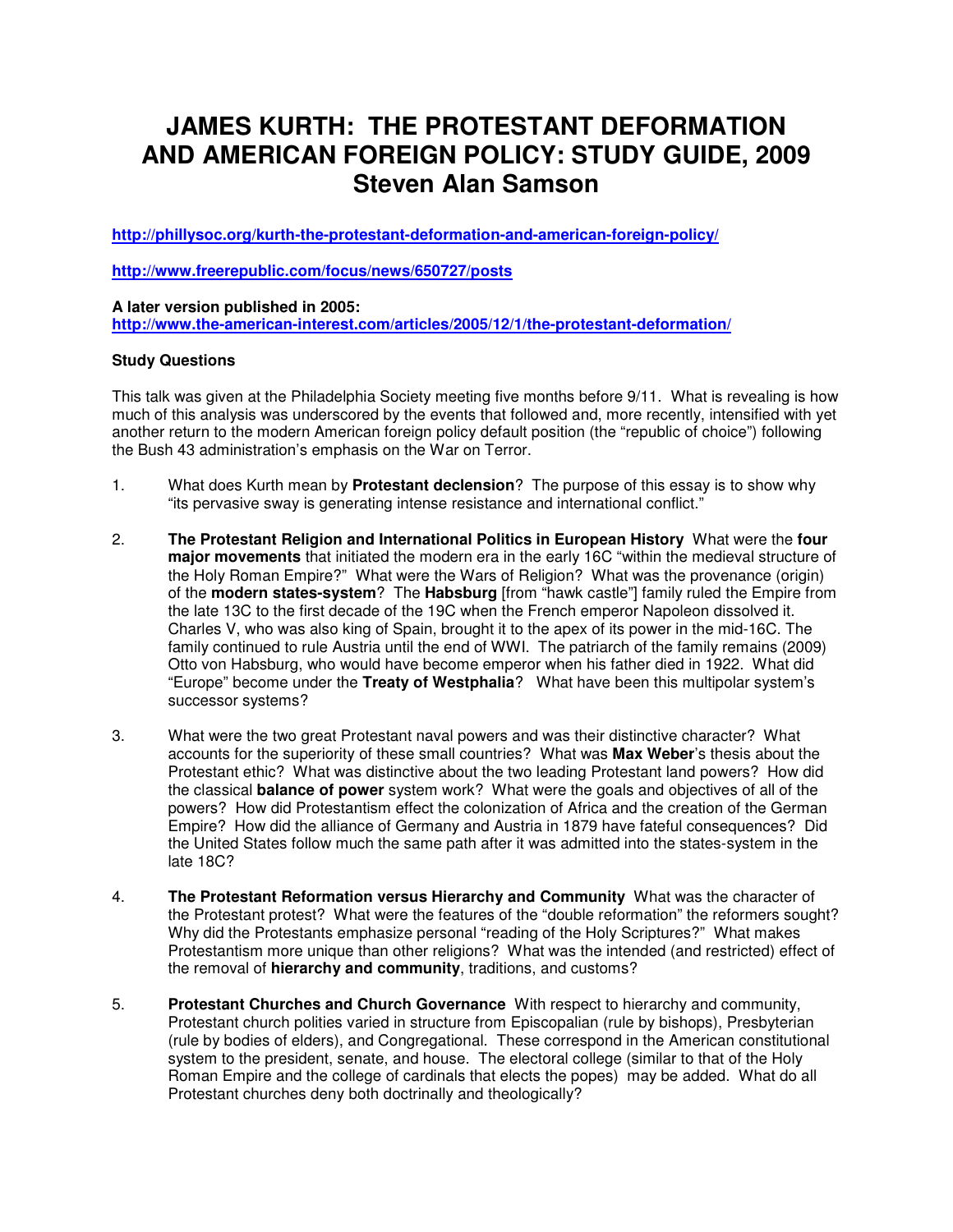- 6. **The Protestant Slide into Secular Life** What is the economic and political significance of the spread of the Protestant rejection of hierarchy and community into secular life? What took the place of hierarchy and community in the free markets and the political arena? What are the fundamental elements of the **American Creed**? The key question: How was the outward spread of the Protestant rejections of hierarchy and community from the arena of salvation into these other arenas "driven by a particular inner dynamic, or rather decline, within the Protestant faith itself?" Thought Question: Given that precedents for free markets, constitutionalism, or the rule of law already existed, what might their further development have looked like apart from a Protestant decline?
- 7. What are the **Six Stages of the Protestant Declension**? Kurth refers to Locke's idea of the mind as a tabula rasa [blank slate]. He also alludes to J. Willard Hurst's "**release of energy**" thesis about the advent of legal innovations and free-market reforms in mid-19C America. What churches in Europe and America remained hierarchical and even somewhat communal? How did the focus on grace shift to a focus on works? With the Presbyterian and Congregational churches Kurth does not mention any solutions, but one that was attempted in New England by the late 1660s is known as the "Halfway Covenant," whereby the grandchildren of church members could receive baptism, even though the parents have not been admitted to full membership. How did **Max Weber** believe the Protestant ethic become the capitalist spirit? What took place could be asdescribed a release of energy into worldly work.
- 8. The third stage is crucial to understand the cultural backsliding that followed. What happened with the growth of the number of Protestants who had experienced the culture but not the grace? As the focus on grace faded, what happened next? Erik von Kuehnelt-Leddihn published a short story, "Whiff from the Empty Bottle," in Catholic World (1945) that vtakes a similar look at four generations of decline in the family of a very stern Calvinistic pastor. There are many sources on the **unitarian** (humanitarian, religious humanist) movement in early 19C New England, which coincides with the fourth stage. A turning point was the Unitarian takeover of Harvard in 1805. A good synthesis of both the movement and its consequences in the early 19C is Samuel L. Blumenfeld's Is Public Education Necessary? The secular humanist **American Creed** that developed out of these trends is often referred to as a "civil religion," about which a great deal has been written. Robert Bellah's Habits of the Heart is a particularly influential study. Learned Hand's "Spirit of the Law" is an early expression. David Gress's From Plato to NATO is a historiography of the development of the grand narrative approach to history: what M. Stanton Evans, in his book The Theme Is Freedom, calls "the liberal history lesson." What has replaced the American Creed since the Second World War and, particularly, the 1960s? Its "cosmic humanism" aspires, in some circles, to the homogenization of humanity and generally adopts multiculturalism as a strategy for breaking down competing loyalties rather than as a final outcome.
- 9. **Protestant Pluralism and Public Rhetoric** What was the effect of the condition of **Protestant pluralism** on the public rhetoric of the early American republic? How would you characterize the logic of public rhetoric, even in the midst of periodic revivals and growing Catholic immigration? What was the resulting ideology and who wrote the classic description of it?
- 10. **The Protestant Declension and American Foreign Policy** The Spanish-American War marks the great sea change in American foreign policy represented by the "seven league boots" of Uncle Sam and, soon afterwards, gunboat diplomacy. One of Kurth's colleagues at the Foreign Policy Research Institute, Walter McDougall, dealt with this watershed change in Promised Land, Crusader State. Francis Lieber's successor at Columbia, John W. Burgess, dealt with its constitutional ramifications in Recent Changes in American Constitutional Theory (1923). A few years later the Great White Fleet was sent on a trans-global voyage late in the second Theodore Roosevelt Administration. Congress had to appropriate additional funds to bring it back to the United States.